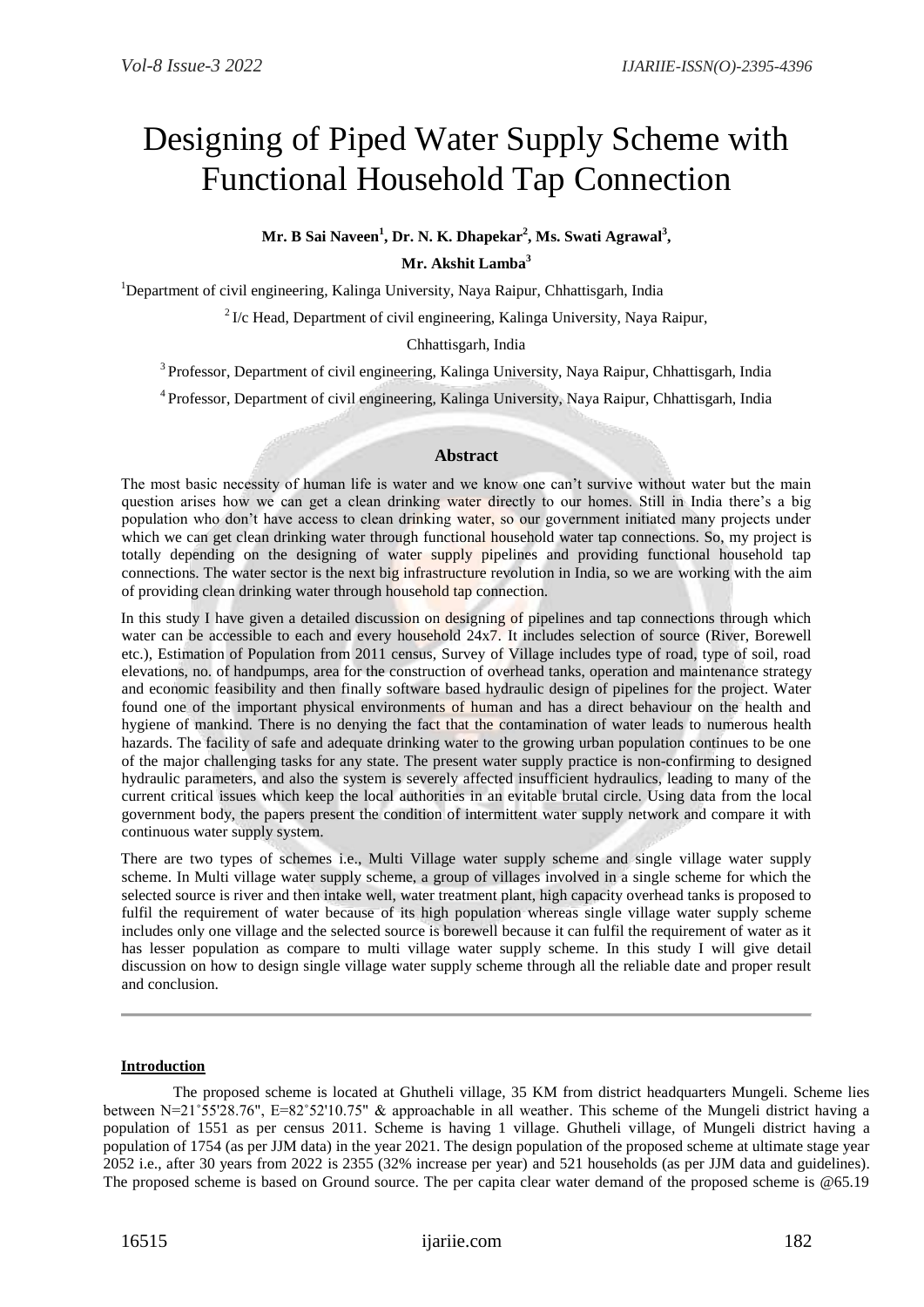LPCD i.e., 16% over 55 LPCD (including domestic, UFW, commercial and firefighting demand). So, if the water drawn from source (borewell) for 16 hours average pumping it will become sufficient to fulfil the ultimate demand. The scheme has provision for survey and investigation for preparation of Detailed Project Report (DPR), includes conducting of yield report, proposing tube well, provision for Pump Set, Switch Room, Chlorinator Room with system, Pumping Main, RCC Over Head Tank, Distribution System, FHTC to all balance house hold, boundary wall, trial run and permanent electric connection. The operation and maintenance charges of completed piped water supply scheme shall be borne by the concerning gram panchayat. The generated revenue collection is on higher side of annual operation and maintenance charges. Therefore, the scheme is self-sustainable hence there will be no problem to Gram panchayat to run the scheme systematically.

The district experiences sub-tropical climate and is characterized by extreme summer and winter seasons. The summer months are beginnings from March and to mid-June and the months May-June are the hottest months. The mean daily maximum temperature in summer season goes up to 43°C - 45°C. The rainy season extends from the month of mid-June to end of September with well distributed rainfall through southwest monsoon. December to January is the coldest month with mean daily maximum temperature at 30 °C and the minimum is around 5 °C.

In the village stromatolites lime stone group of Mungeli of Chhattisgarh supper group is occurred. The age being Proterozoic on the basis of ground water fluctuation in shallow and deep aquifers, it has been observed that the ground water fluctuation for pre monsoon season is about 13.32 to 2.0 MBGL and 0.91 to 7.10 MBGL during post monsoon respectively.

#### **1.1 Objectives:**

- The main objective of this study is to review the usage of piped water supply to the households.
- The main purpose is to provide water to each and every household through function household tap connection.

#### **Literature review:**

**Swarup Varu, Dr. Dipsha Shah, "Design of 24x7 Water Supply System: A review" [1]** It's the critical responsibility of the Local Body to supply 125-150 liters of water per head per day per household 24x7, that too with adequate pressure. However, to cope up with the demographic growth of the urban centers, Local bodies adopted the strategy of limiting the supply period. Now almost all local authorities resort to cut supply to an extent of few hours or even few minutes for their city supplies. Also, Water supply of Ahmedabad (Gujarat) is not as per the required norms. Though there is adequate raw water and treatment plant facility is available, there is lack of effective water supply system result in poor satisfaction level among the users. At present, water supply department supplies the water on basis of time of supply other than demand of users as per standards of CPHEEO manual (Gov. of India). As a result of such practice of shortened water supply from the authorities, people try to preserve as much water that is made available to them during the supply time. This obviously results into excessive inflection of water by every household, with their taps fully open during the supply period. This practice harmfully affects the hydraulics of the pipe network. In fact, people draw water simultaneously, store in their household, and consume for 24 hours the water quantity that has been made available in short supply period. For this, they need to store, and also expend electrical energy for lifting the water to the elevated tanks of every individual household. In short, during the shortened supply period, there is simply transfer of water storage from municipal storage to the individual household.

**Gert-Jan Wilbers, Zita Sebesvari and Fabrice G. Renaud, "Water Supplies in Rural Areas of the Mekong Delta, Vietnam" [2]** Water utilities pay close attention to the safety and quality of drinking water during distribution, focusing on various aspects and situations, such as pressure transients, crossconnection, deterioration of buried infrastructure, permeation and leaching, nitrification, microbial growth and biofilm, water storage facilities, water age, and pipe repair. Even the accumulation of chemical and biological material in DWDSs have become a widely accepted target of attention. However, the transition effects which can lead to esthetic and health problems have been neglected. The available literature on the characteristics of the material developed and contaminants harbored in DNs and the potential transition effects following the switching of supply-water quality were reviewed for this article, which also incorporates the authors' first-hand knowledge and research.

**Gang Liu, Ya Zhang, Willem-Jan Knibbe, Cuijie Feng, Wentso Liu, Gertjan Medema, Walter van der Meer, "Potential impacts of changing supply-water quality on drinking water distribution" [3]**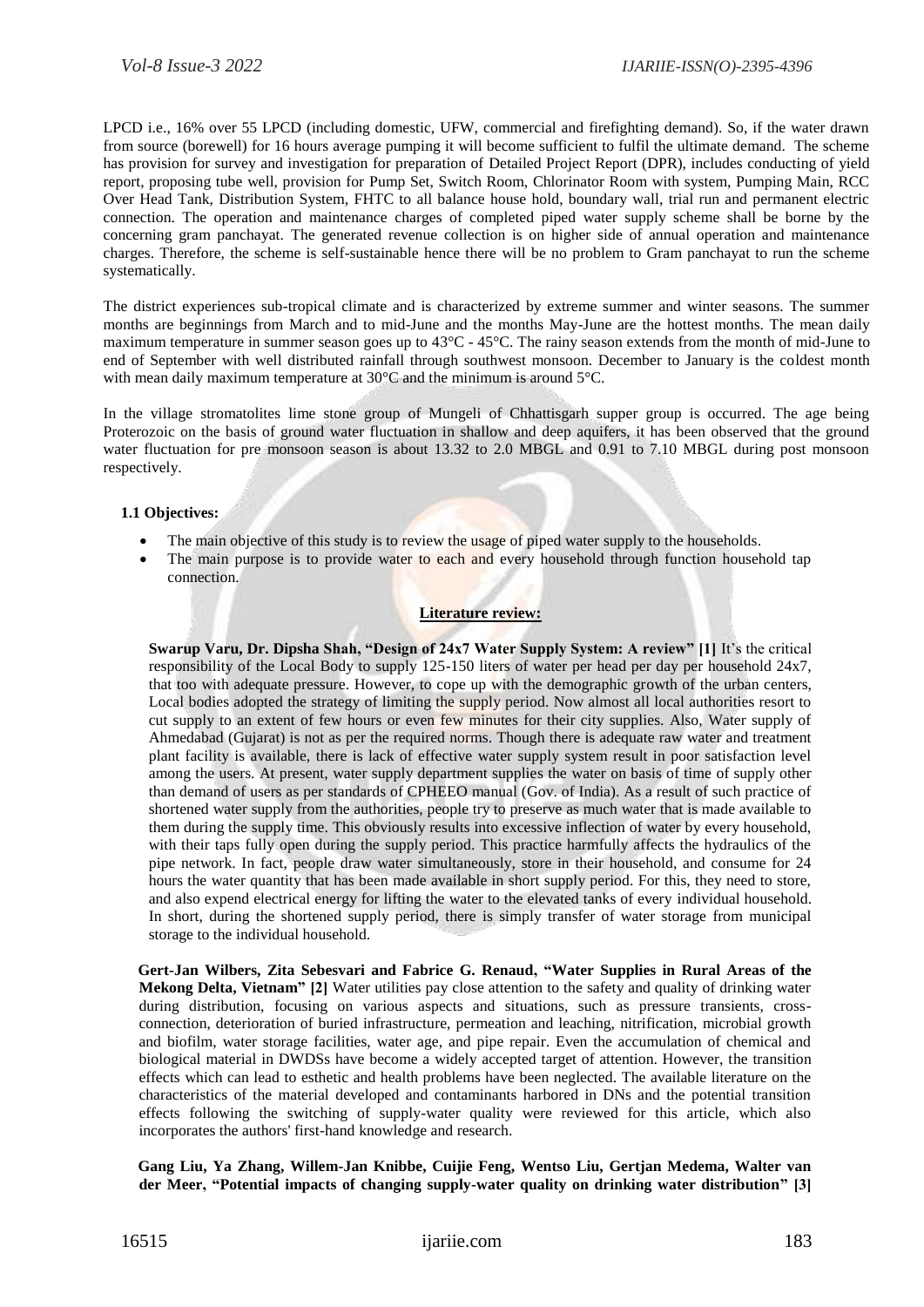Drinking water treatment makes water potable by removing contaminants present in the source water. Depending on the contaminants present, different technologies and their combinations can be used for drinking water production. In both developing and industrialized countries, a growing number of contaminants are entering water supplies due to human activity: heavy metals, pharmaceuticals, endocrine disruptors, per fluorinated compounds, flame retardants or biocides. Public health and environmental concerns drive efforts to tighten water quality regulations and further treat waters previously considered clean. These efforts have greatly promoted the development of water treatment science and technology and the upgrading of treatment plants over several decades.

## **Methodology:**

Designing of Piped water Supply scheme is designed with the help of number of software's but most popularly and preferably used software is Bentleys Water Gems. So let me give a brief introduction of Water Gems software and how it works so basically we have to import the line diagram of AutoCAD into this software through modular builder, then we can select the type of pipe, initial diameter (which can later be changed according to the elevation) etc. after inserting the RLs of different junctions we can start designing and the it will give the velocity of flow, elevation, pressure and the desired diameter of the pipe which can households access easily.

- **3.1 Survey Drawing**
- **3.2 Population Forecast**
- **3.3 Calculation of Water Demand**
- **3.4 Calculation of Tube well**
- **3.5 Calculation of Over Head Tank**
- **3.6 Annual Revenue Generation**
- **3.7 Per Capita Cost of Scheme**
- **3.8 Strata Chart of Existing Tube well**
- **3.9 Strata Chart of Proposed Tube well**
- **3.10 Yield Test of Existing Tube well**
- **3.11 Yield Test of Proposed Tube well**
- **3.12 Designing of Pumping Main**
- **3.13 Designing of Pumping Machinery**
- **3.14 Designing of Distribution Network**

## **Discussion and Future Work**

- Design of water distribution network, with help of the Water GEMS shows good and clean water through tap connection to each and every household.
- For the 24x7 water supply system, there is need to construct Elevated Service Reservoir
- Using UPVC material pipe for the distribution of water is economically feasible as compare to DI or GI pipes.
- Using PE-AL-PE pipe for the house hold connection is more economically feasible the GI pipes.

# **Conclusion**

- Design of water distribution network, with help of the Water Gems shows good result so for the designing of hydraulic this software is preferable.
- For the 24x7 water supply system, there is need to construct Elevated Service Reservoir
- Using UPVC material pipe for the distribution of water is economically feasible as compare to DI or GI pipes.
- Using PE-AL-PE pipe for the house hold connection is more economically feasible than GI pipes.